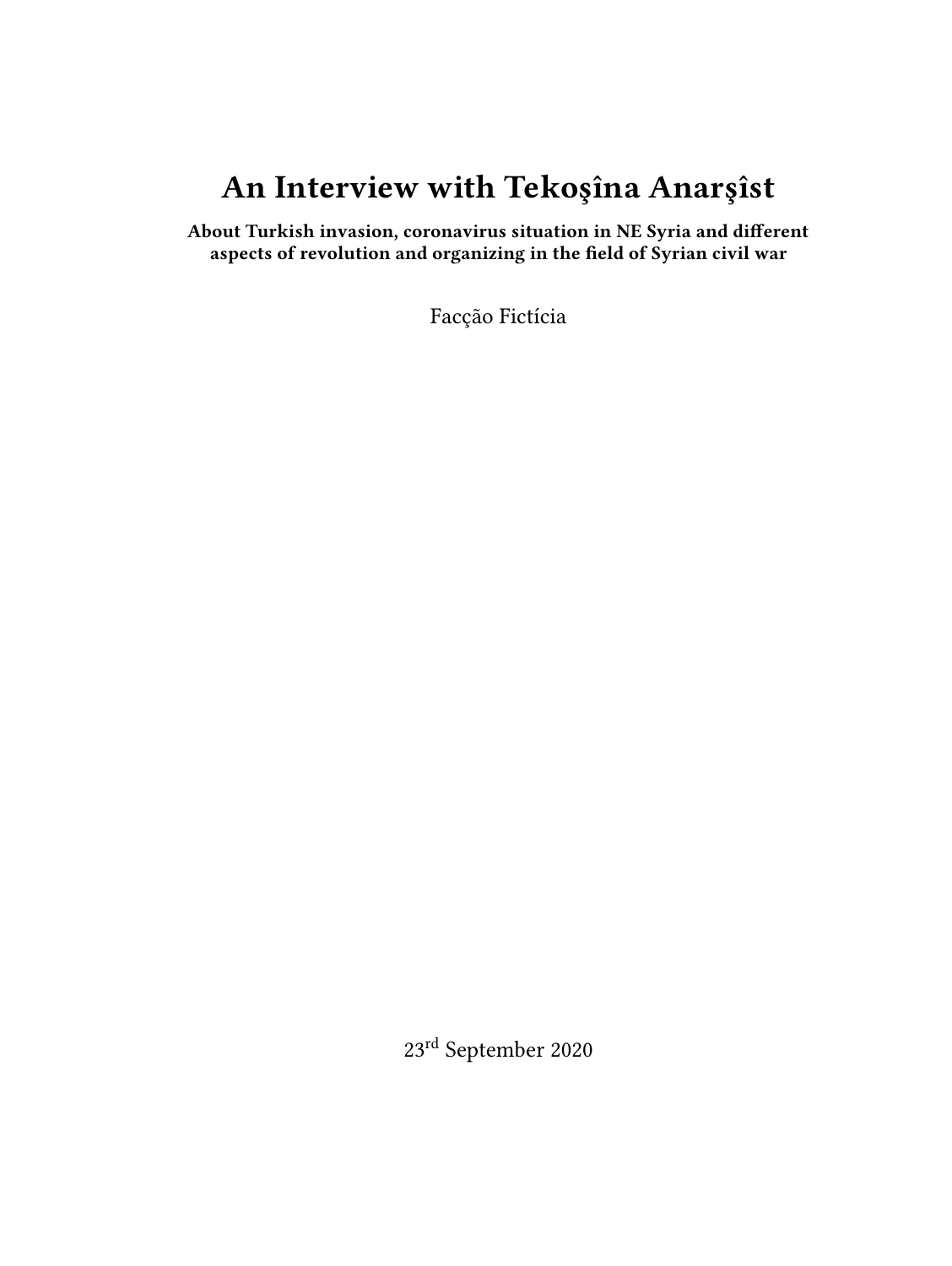# **Contents**

| 1. What is and how you define the work of Tekoşîna Anarşîst? Where do<br>you operate and how is the relation with the communities in the Syrian<br>territory? (of course, not exactly where you are, but just the canton or        | 3              |
|------------------------------------------------------------------------------------------------------------------------------------------------------------------------------------------------------------------------------------|----------------|
| 2. We saw you were very much involved not just in combat itself, but in sup-<br>port/aid and logistics, like when some of you were working with the am-<br>bulance rescuing people in the front. What are the main forms of action |                |
|                                                                                                                                                                                                                                    | $\overline{4}$ |
| 3. Can you give a brief update on the situation in Rojava after the Turkish<br>invasion and its jihadist allies and now with the coronavirus pandemic?                                                                             |                |
| How is this new factor affecting the struggle and the revolutionary daily                                                                                                                                                          |                |
| life? Is there a coordinated program in this regard? How is the Turkish                                                                                                                                                            |                |
| government taking advantage of this situation to go on the offensive?                                                                                                                                                              | 5              |
| 4. The international anarchist solidarity is an important aspect of revolution-                                                                                                                                                    |                |
| ary struggle in history. And the revolution in Rojava is known to have                                                                                                                                                             |                |
| some influence of anarchist thoughts and perspectives. How much of                                                                                                                                                                 |                |
| that influence do you see there? How could it be bigger/stronger?                                                                                                                                                                  | 5              |
| 5. What has changed in the context of daily life and grassroots organizing                                                                                                                                                         |                |
| since the fall of ISIS as it used to be? How does the Turkish invasion pose                                                                                                                                                        |                |
|                                                                                                                                                                                                                                    | 7              |
| 6. What is your perspective on the future of the revolution and of anarchist                                                                                                                                                       |                |
| struggles? Do you hope the TA work could inspire other revolutionaries                                                                                                                                                             |                |
|                                                                                                                                                                                                                                    | 7              |
| 7. Thank you very much for sharing your perspectives and we hope this talk                                                                                                                                                         |                |
| can be usefull for people around the world to work on solidarity and sup-                                                                                                                                                          |                |
| port for the people in NE Syria. Any final considerations?                                                                                                                                                                         | 8              |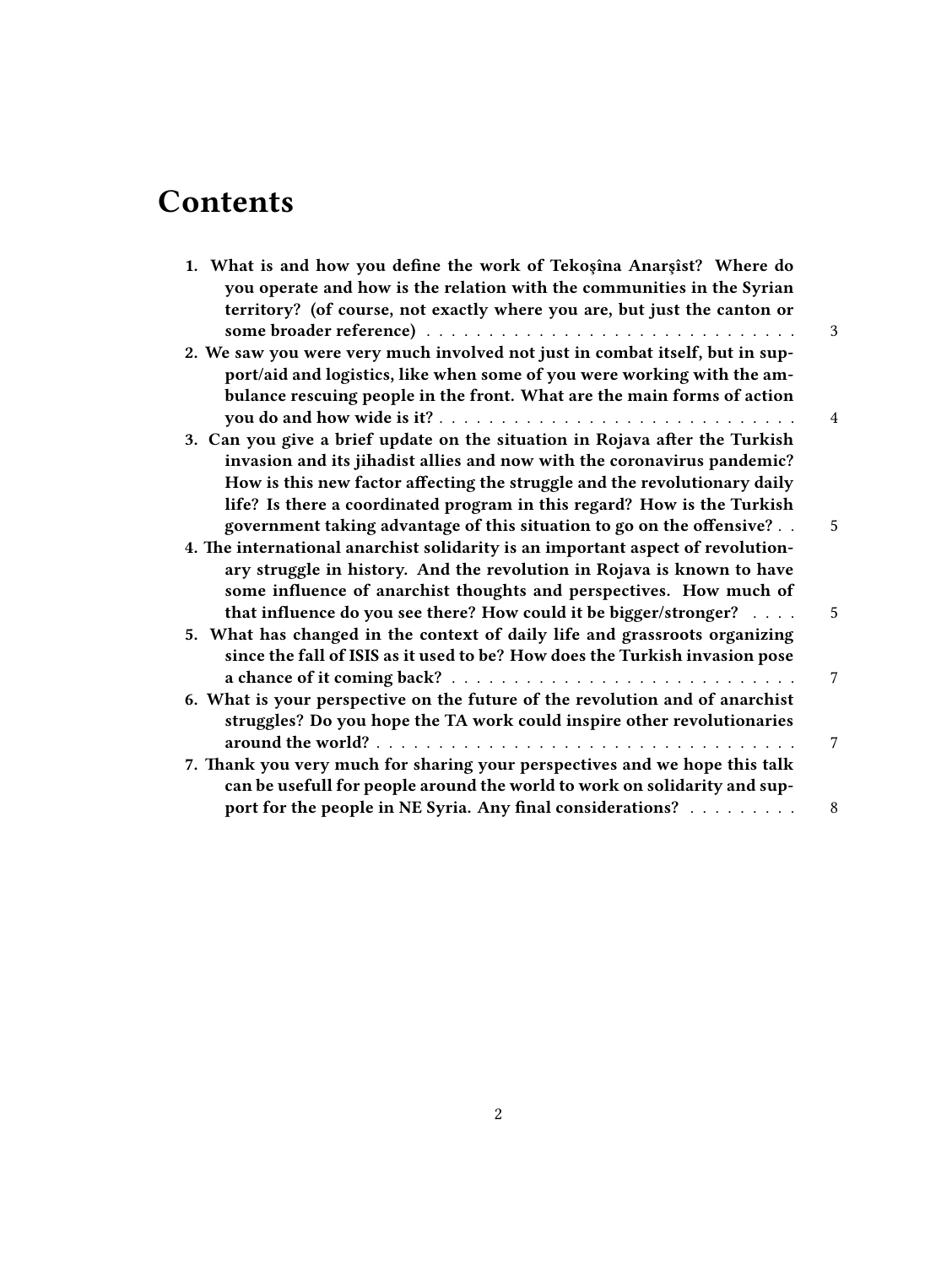## <span id="page-2-0"></span>**1. What is and how you define the work of Tekoşîna Anarşîst? Where do you operate and how is the relation with the communities in the Syrian territory? (of course, not exactly where you are, but just the canton or some broader reference)**

Tekoşîna Anarşîst is a revolutionary anarchist collective composed of people from different parts of the world working in North East Syria (Western Kurdistan) to support the ongoing revolution. What connects us is not necessarily a place or a region, nor one particular practice. It is more our longer term strategy, ways of organizing, methods and commitment to reflect ourselves and our organization through constant learning – in other words our perspective. We came to North East Syria inspired by the revolution initiated by the Kurdish liberation movement, to put in practice our ideas and our commitment to build autonomy, to build free life in a stateless society. We believe that the people's and especially women's struggle are the main force for revolutionary changes, and what is happening here is something that anarchists and other revolutionaries from all over the world can learn a lot from. And what better way to learn than by breaking bread with the local people and standing shoulder to shoulder with them when it comes to the challenges a revolution brings? Whether it is the difficult contradictions that society faces when going through large changes, or the armed struggle against the enemies who try to destroy it, we decided to stay here and defend the revolution. Tekoşîna Anarşîst is not a big movement – rather a drop within the ocean of local people's organizing.

However, we work in different capacities and our work is within or coordinated with the local structures. It can be military work, combat medic, health work, different civil ways of organizing and, most important, education. That is something fundamental we really lack especially in the West – going deeper, to learn, progress, share, listen, overcome ego, build collective narratives, redefine terms and concepts on a broader "society" level, not just individually in our heads. To seek points of connection instead of separation. The relation with the local structures and people is fundamental and on many levels our survival relies on that. We try to build and maintain good connections with different local groups and organizations, from whom we learn a lot in this society which is full of diversity. We want to also enlarge this diversity, and our work includes making a place in the revolution for people who might not fit in elsewhere. Trans and gender non-conforming comrades are not well understood by many structures here, and the society has very particular gender relations. We have to carefully and respectfully make a place for all kinds of comrades to join the struggle, and to be ourselves also in a revolutionary way. We have a wide variety of gender identities in our ranks, and even if it brings some challenging situations we seek to keep in this line, opening space for people who have experiences outside the privileged class of patriarchy — that is, we want to invite especially women, trans and queer comrades to work with us.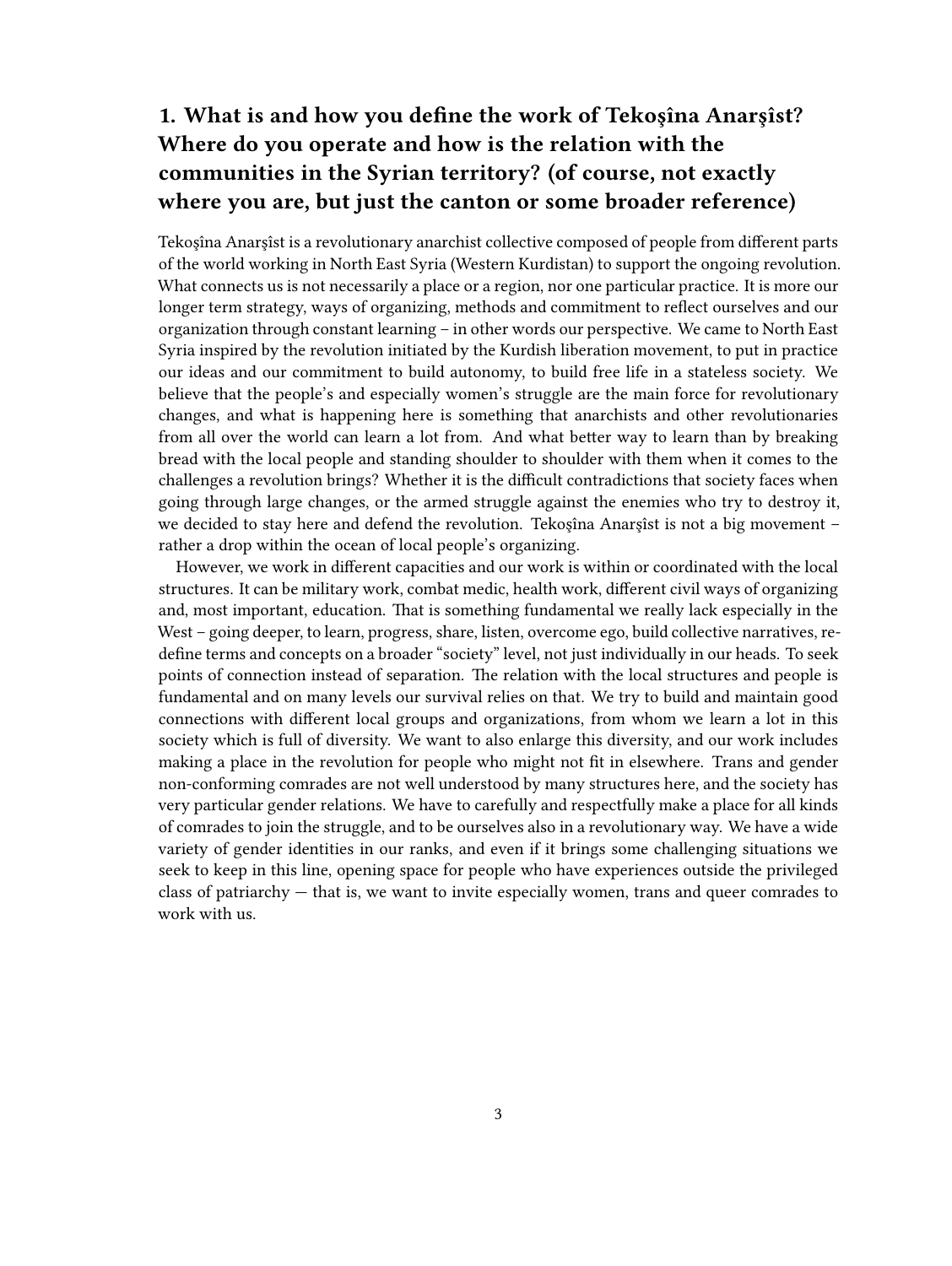## <span id="page-3-0"></span>**2. We saw you were very much involved not just in combat itself, but in support/aid and logistics, like when some of you were working with the ambulance rescuing people in the front. What are the main forms of action you do and how wide is it?**

At the beginning Tekoşîna Anarşîst was mainly a military structure to defend the revolution against the attacks of the Islamic State, always with the aim to support the local movements and local population. We noticed the need to support the medical teams in the military forces and we started to get involved in that field. We have worked as combat medics in different operations and frontlines, from the end of Daesh caliphate in Deir Ezzor, to the resistance against the Turkish invasion in Serekaniye and Til Tamer frontlines. Within the medic field, there is a wide range of work which can often change from combat medicine, to triage points, transport, or working in hospitals. Different people or groups work in various fields and often the need of changing the tactic from one to another is not a choice but a need according to the situation, therefore we try to train in a way that allows us to be flexible in the way we work. Some of us already have a medical background, but those who don't received education here from comrades. Most of this have been built from scratch, pushed by the necessity and the urgency of war, and everyone might have to take on work that they didn't know how to do before – to defend themselves, their comrades and the people. When comrades are talking about self defense they aren't only referring to fighting with a weapon, because we are fighting for life, for defending and sustaining life.

Our teams were definitely not the first ones nor the only ones working as combat medics in North East Syria, but especially in the beginning it was rather rare. When we look back we see that there were three objectives within this work. First, to be able to do this work, to learn and be ready whenever is needed, to gain trust through our work and provide aid to injured comrades as quickly as possible. Second, to cooperate with the local forces in a way that would show through practice that this is very important work, pushing to develop this role within the ranks of SDF. And third, to see how we can share knowledge and skills with some interested comrades to multiply those doing this work, organizing educations for other groups to provide more aid at the frontlines. We saw that it's not enough to be a group of combat medics, and that every person should be able to help their comrades if they are injured and also treat themselves. We have been training ourselves and comrades from other internationalist revolutionary structures, and just recently for the first time we have given a first responder education to SDF forces, which was a very important step as well as an enjoyable experience. Here everyone is a student and a teacher at the same time, what we learn we pass on to each other.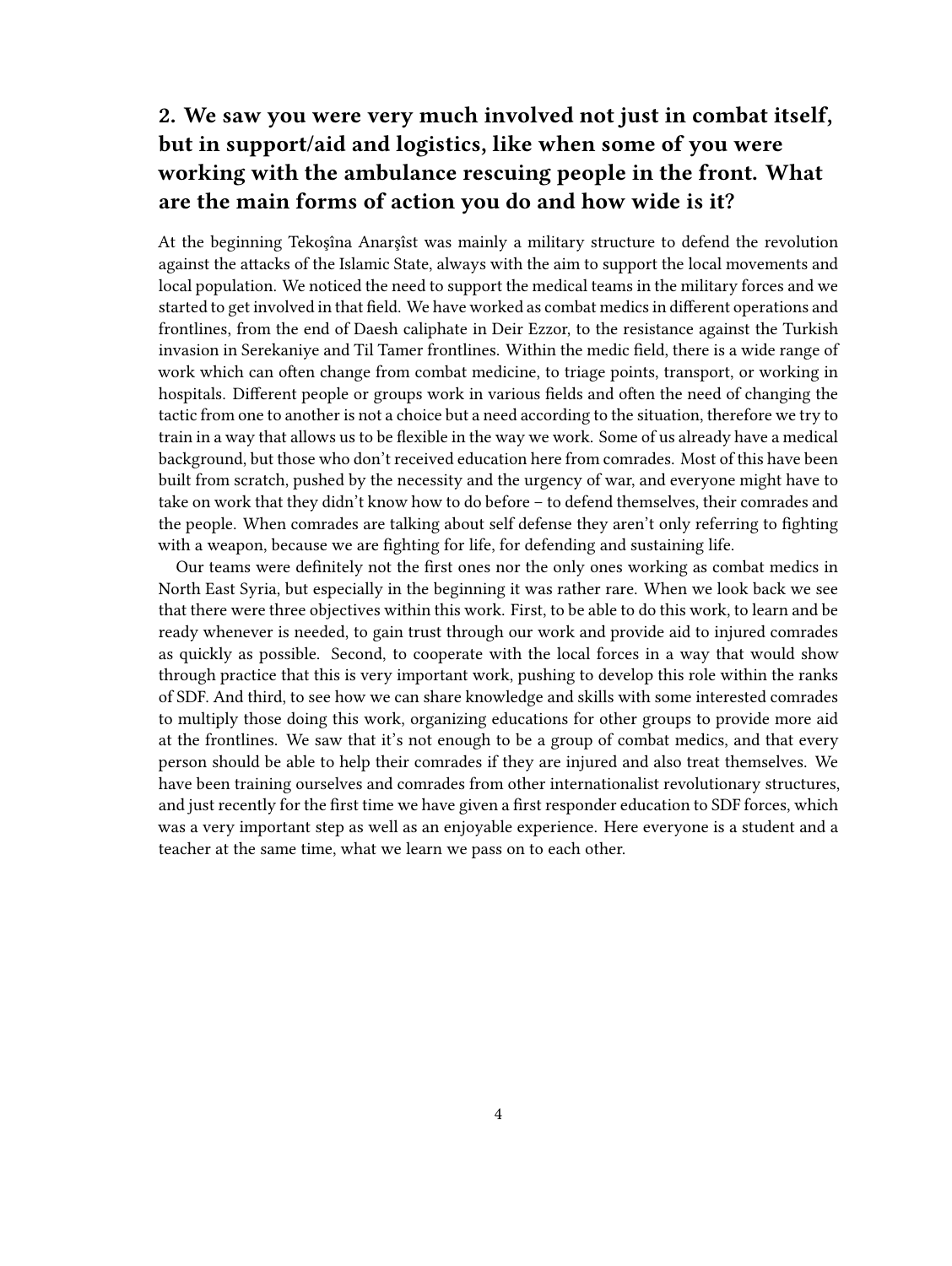## <span id="page-4-0"></span>**3. Can you give a brief update on the situation in Rojava after the Turkish invasion and its jihadist allies and now with the coronavirus pandemic? How is this new factor affecting the struggle and the revolutionary daily life? Is there a coordinated program in this regard? How is the Turkish government taking advantage of this situation to go on the offensive?**

The Turkish occupation, from Afrin in 2018 and continuing in October 2019 with Serekaniye and Gire Spî, brought the war back to Rojava and with it a new humanitarian crisis. Hundreds of thousands were forced to flee to save their lives, looking for shelter in other cities or refugee camps. This created a high risk of infectious diseases, due to the difficult and overcrowded conditions in the refugee camps. Also with the current Corona crisis escalate here now, this is getting especially dangerous. The war also brought other problems for the health system: most medical NGOs left North East Syria when the invasion started, so we lost access to medicines and qualified health workers. The health system of the self-administration had to make big efforts to cover the gaps left behind by the withdrawal of NGOs. Several precautions were adopted in March to prevent a massive outbreak of COVID-19 after some positive cases were detected and for a while the efforts were successful. This gave some time to make further preparations, organizing spaces to attend patients, ensure provision of medical supplies that might be needed and build ventilators. In the beginning of August hospitals started to detect Corona Virus patients in different cities, so travel restrictions and other measures were increased. At the same time on the other side of the border Turkey is having massive Corona outbreaks and they have been sending several infected patiens to hospitals in the occupied territories in northern Syria, especially to Serekaniye and Afrin. With these conditions, the Turkish army taking advantage of the virus outbreak to launch an attack is a very real threat, and the forces of self-defense are trying to take all measures possible to prevent a catastrophic scenario. Like before, its not about if the Turkish army will attack Rojava or not, it is about when and where they will do it.

### <span id="page-4-1"></span>**4. The international anarchist solidarity is an important aspect of revolutionary struggle in history. And the revolution in Rojava is known to have some influence of anarchist thoughts and perspectives. How much of that influence do you see there? How could it be bigger/stronger?**

We can clearly find the influence of some anarchist perspectives in the ideas of democratic confederalism. A lot of people already pointed out the connections with the ideas of Murray Bookchin, who was calling to organize communes and build a dual power, developing autonomy and municipalism based on ecology and direct democracy. We can also find influences from other anarchist thinkers, understanding the state as the main system of violence and opression and the consequent determination to build a stateless society. But above all the most relevant changes come from the Kurdish women's movement, openly saying that we have to get rid of the state to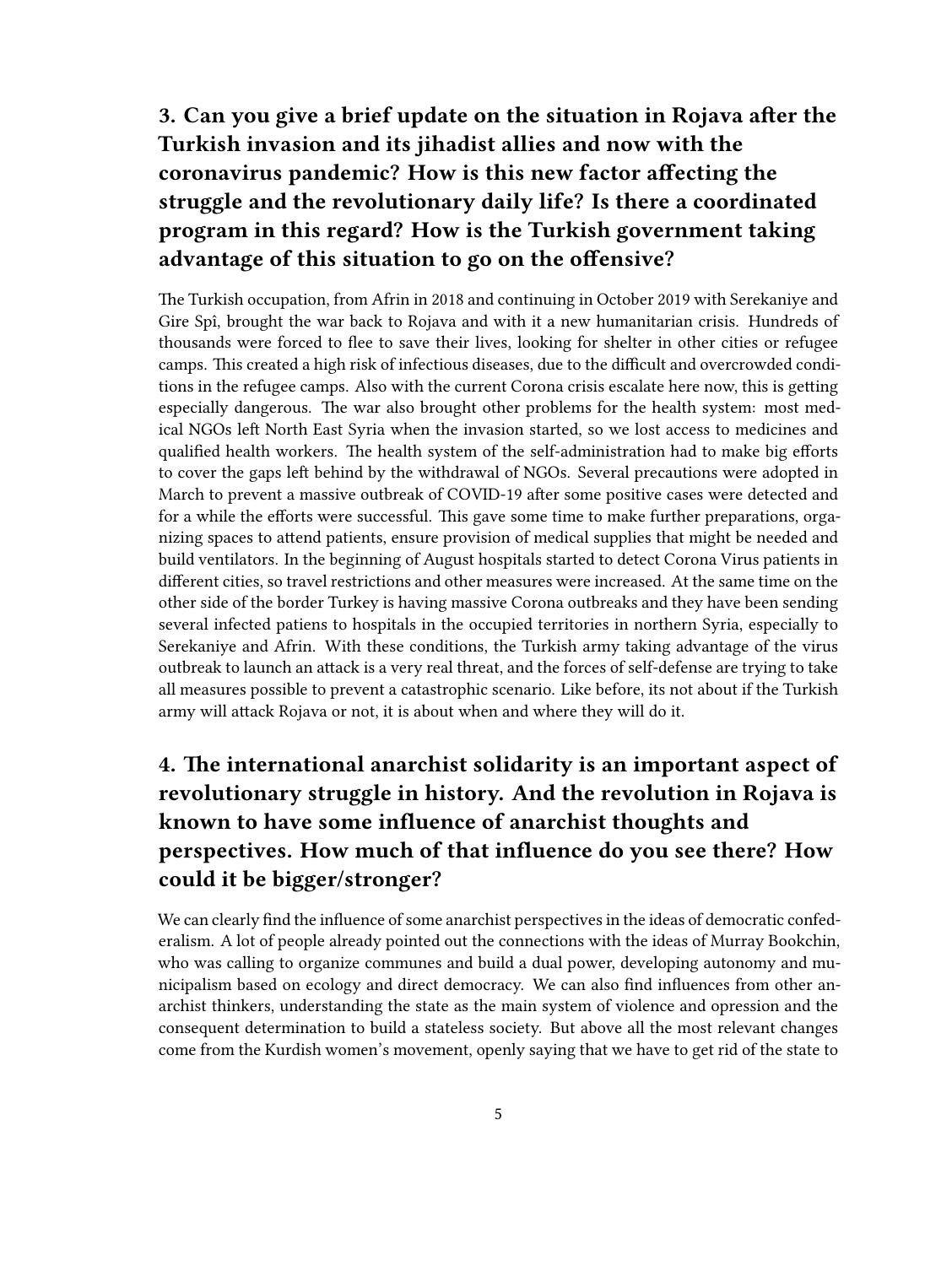overcome capitalism and that we have to overthrow patriarchy to overcome the state, bringing women's liberation as the priority of this movement.

But these ideological developments didn't always bring a radical change on how the Kurdish revolutionary movement is organized, and we still see big influence of the old marxist-leninist practices that anarchist movements criticize, like centralization and hierarchical organization. These contradictions are the main challenge when it comes to practical steps, and often there are paternalistic approaches towards the society – heritage of the vanguardist mentality of revolutionary parties. Facing these contradictions and being able to keep advancing is one of the biggest challenges for anarchists here. Standing in critical solidarity and cooperation with a movement that, even if we can't agree in some aspects, is today one of the most relevant revolutionary processes that we can find ourselves in. There are a lot of things far away from the utopian society we dream: the local communes are not the revolutionary councils we would like to see, landlords still owning big amounts of land, old men still selling their daughters to marriage in exchange for money or commodities, people are hungry and have to join military forces to feed their families, SDF is dealing with imperialist forces and making agreements with US companies to control the oil fields, thousands of Daesh soldiers are in jails waiting for an opportunity to escape and rebuild the bloody Caliphate, Afrin, Serekaniye and Tal Abyiad are still under Turkish ocupation… It is very difficult to develop stable solutions to these problems, with or without anarchist perspectives.

Until now, anarchist organized movements did not play a big role in this revolution. If we look at numbers of anarchists and other revolutionary internationalists involved in the Spanish civil war in 1930's and compare them with the involvement in north East Syria, we can't be anything other than disappointed. It gets worse if we compare how many people from so many different places joined Daesh in the past decade. This is not to say that every revolutionary must run to North East Syria right now, but for sure it is something that should make us reflect on what the current situation of anarchist international solidarity is. In the West, our movements that call themselves revolutionary are often based in identity and subculture, influenced by capitalist modernity in every aspect of our lives. The appearance of YPJ/G became accessible to us due to the media attention, the campaigns on social networks and posters on walls. These things aren't bad in themselves, but we need to go deeper than that. We need to ask ourselves why this revolution is advancing while our movements are stuck, what it means to be a revolutionary, what kind of life we strive to live, what kind of relationships we wish to have, what does freedom mean for us and how much of it is influenced by liberalism and individualism ("I do what I want"). We know that we also carry a responsibility in how the struggle is presented in the West, and haven't done so well through our media comunication in past. We realize that we have just begun to understand a tiny bit of all of these questions, and that finding answers will be a long term struggle, not something we can solve through shallow shortcuts. If we want to have a bigger influence on international revolutionary movements, this are questions and contradictions have to reflected.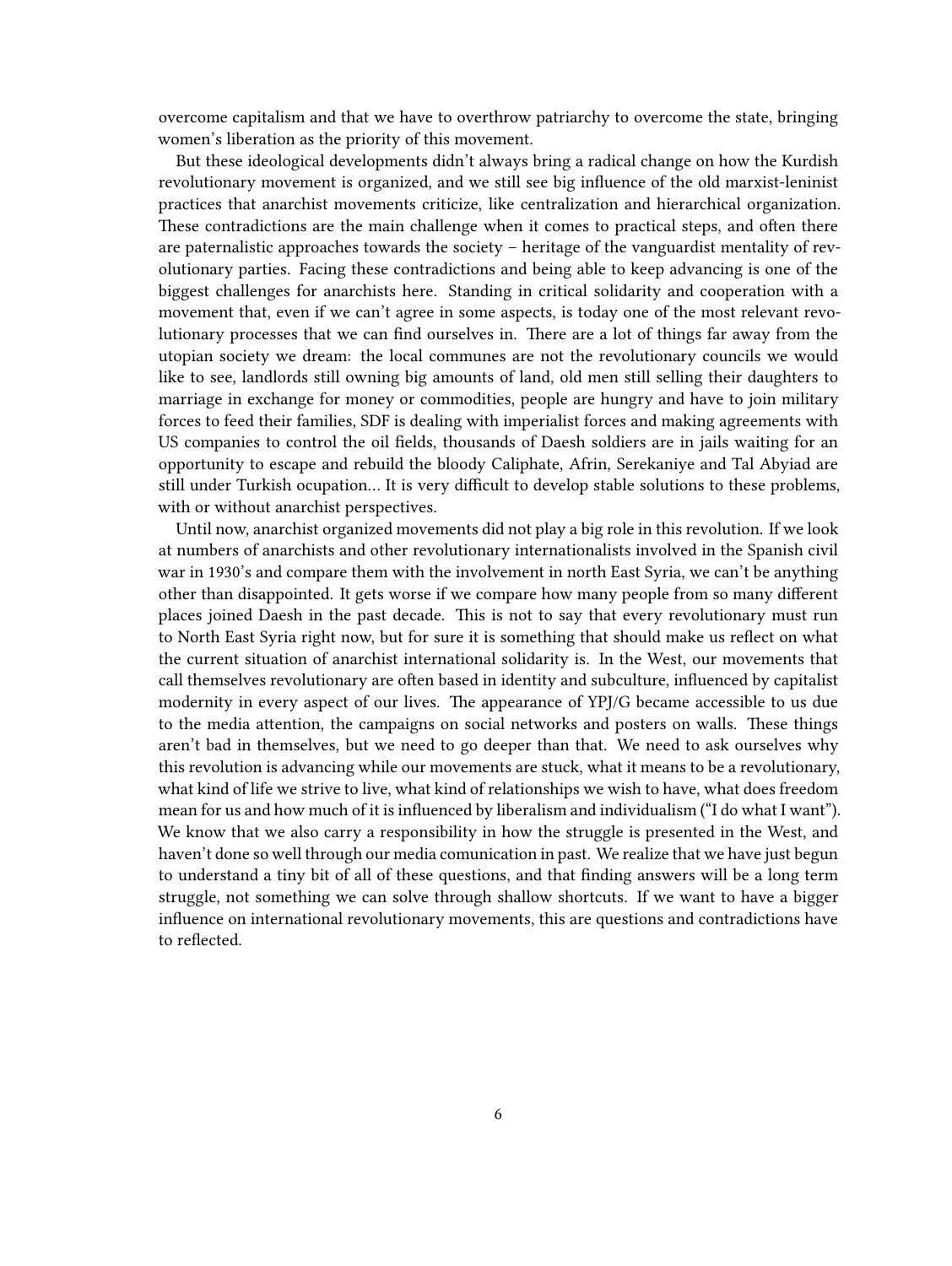#### <span id="page-6-0"></span>**5. What has changed in the context of daily life and grassroots organizing since the fall of ISIS as it used to be? How does the Turkish invasion pose a chance of it coming back?**

There are several changes we can mention related with the end of the caliphate. The first ones are the social challenges and contradictions that the self-administration is facing to integrate all the areas liberated from Daesh. Cities like Raqqa, Manbij and Tabqa, that lived for some years under the theocratic fascism of the Islamic State, are now part of the self-administration and have to face not only the reconstruction of the cities after the war, but also the conflicts and contradictions of the social changes. This challenges are even bigger in territories like Deir Ezzor, which is also traditional Arab lands with a deep rooted tribal and conservative system, away from the revolutionary values of the self-administration regarding topics like social organization, religious freedom and especially womens liberation. Together with the social challenges, there are also economical, ecological and military challenges. Islamist sleeper cells continue attacking and de-stabilizing the region and the forces loyal to government of Bashar Al-Assad are making operations to regain control of the territory, trying to overthrow the Self-Administration.

Of course the Turkish invasion makes everything even more complicated, not only for the military ocupation of the regions of Afrin, Serêkaniye and Gire Spî, but also for the special warfare in other territories, like cutting access to water and focusing drone attacks on selected targets. The Turkish State has always been using the Islamic State, providing them with weapons, medical care and help crossing the border to Syria. Several Daesh prisioners who have been interviewed talked about the continuous support from Turkey, and when captured Daesh fighters manage to escape from prison, they run back to Turkish controlled areas. After the defeat of the caliphate in spring 2019, Islamic state soldiers merged into the ranks of the Turkish ocupation forces, carring their fundamentalist ideology with them. These groups, under the umbrella of TFSA (Turkishbacked Free Syrian Army) are fueling the neo-Ottoman imperialist dreams of Erdogan, committing terrible war crimes under the flag of a NATO state. The entire world knows it, and NATO is there to protect the interests and benefits of the military industry, corporations profiting from death and misery, not to hold the member states accountable. This gives Daesh the opportunity to continue their operations and reorganize the theocratic fascism to keep their 'holy war' against humanity, not only in Middle East but everywhere they can expand their influence.

#### <span id="page-6-1"></span>**6. What is your perspective on the future of the revolution and of anarchist struggles? Do you hope the TA work could inspire other revolutionaries around the world?**

After years of war, a lot here is broken. In every city there are ruins of old houses, bombed and crumbled, full of bullet holes.

Still people live in those ruins, because they have nowhere else to go.

Some of them try to fix those ruins, replacing broken stones, building up walls again, putting the puzzle back together.

Others decide to tear the ruins down completely and build a new house next to it. Taking whatever is still usable and start over.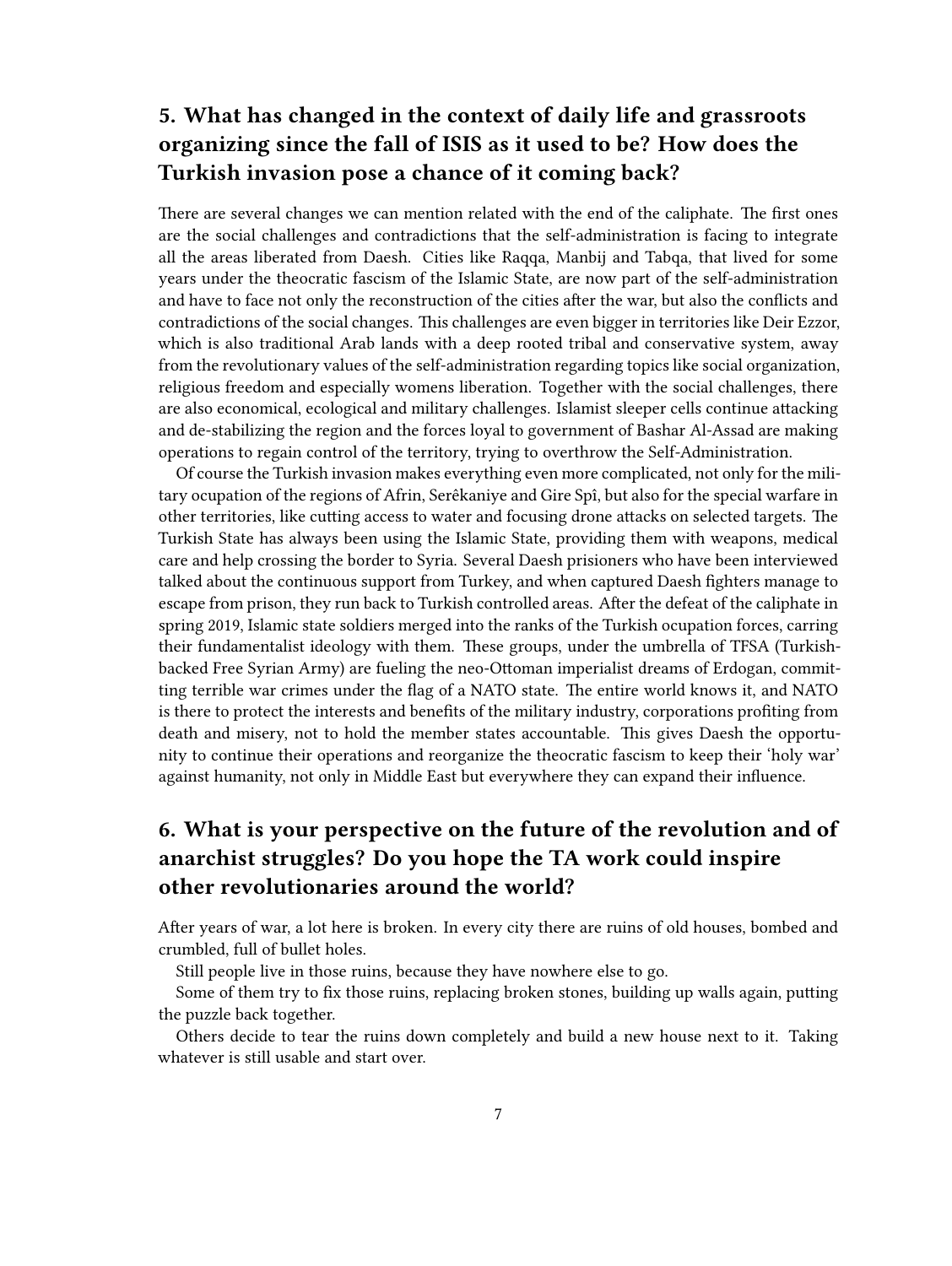We feel that our lives in the patriarchal and capitalist society is a lot like this. We live in socially and emotionally broken places, disconnected from our neighbors, not much choice how to live but also no alternative, nowhere to run to.

What is the better approach for a revolution? Rebuilding within the system, using the little shelter and security it provides while trying to rearrange the pieces until something better grows out of it?

Or tearing it all down, exposing ourselves to the cold and empty space, where everything is possible? Hoping to be able to build something beautiful, but always in danger of someone else building something terrible faster.

As we have been inspired by other comrades around the world and their struggle, of course we hope that our stories and our actions inspire others as well. Sometimes it is hard to see whether we are building a stable foundation or just tossing some stones around. So by looking away from our own works and focusing on our comrades across the world, we can see the bigger picture. We can encourage each other and give strength and perspective, bring advice and find inspiration, adjusting our layouts so that one day results of our work will meet and connect.

Here in Rojava we have the privilege to learn from this revolution, and this privilege comes with the duty to translate the perspectives and experiences we are gathering here. So that our comrades can understand the meaning, learn and develop.

We want to build bridges between our little revolutionary houses, help each other create healthier and more stable communities, so that we can together challenge the patriarchal and capitalist order of our societies from all sides and angles, each of us from our own place and perspective, so that our individual battles become one strong struggle.

### <span id="page-7-0"></span>**7. Thank you very much for sharing your perspectives and we hope this talk can be usefull for people around the world to work on solidarity and support for the people in NE Syria. Any final considerations?**

Thank you for the space and support. Maybe we are bringing more questions than answers, but sometimes the longer way brings the most meaningful experience, which we can't really measure with the steps we take today. We belive that the quest we started here will bring us to a better place, and that is the faith that makes us able to struggle for a better future.

There is a lot of work ahead of us and many obstacles down the road. We will do our best to keep the promise to our fallen comrades, to find the path and the strength

they showed us which helps us to navigate in the darkest moments.